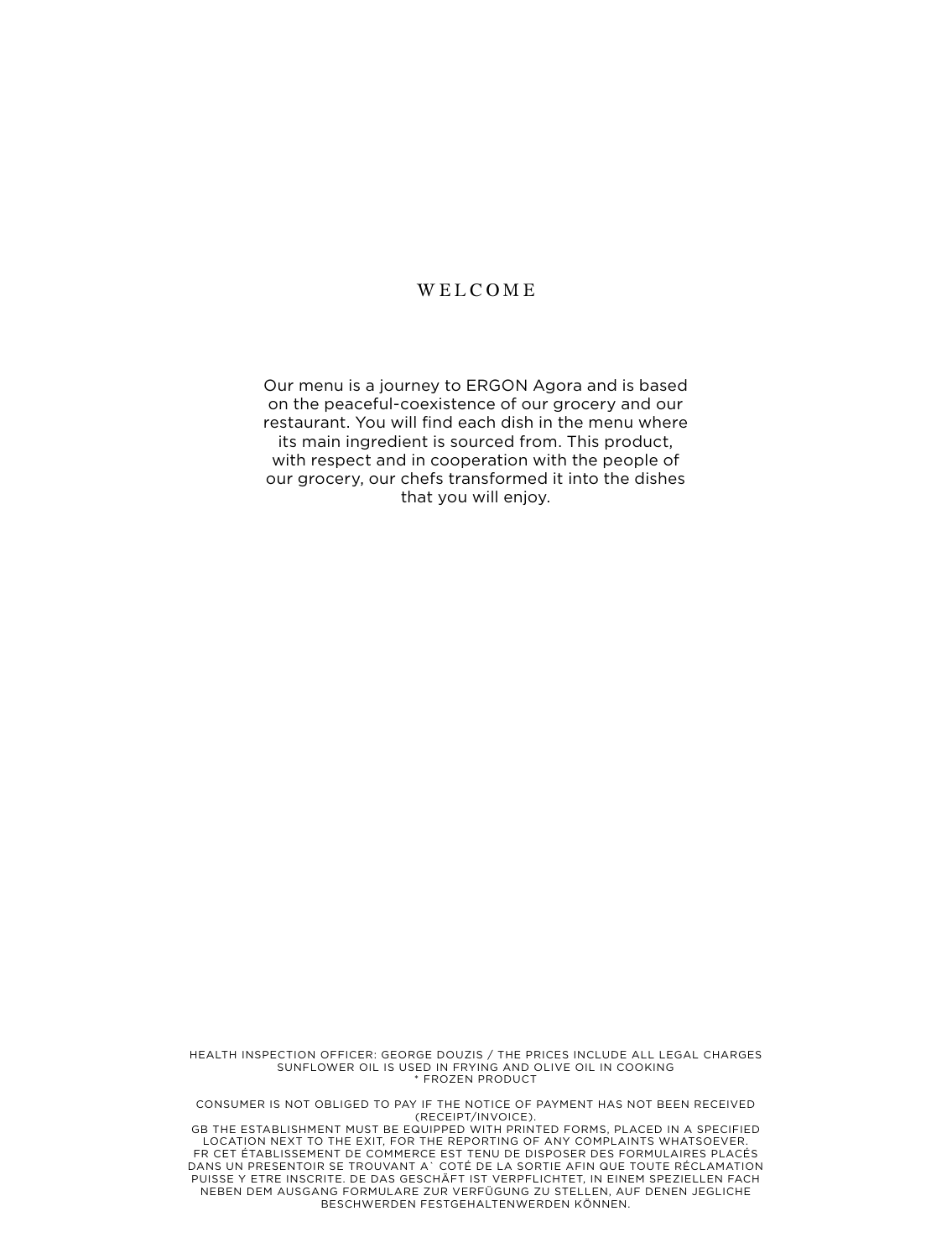# OPEN FIRE OVEN

| Sourdough bread @            | つ€               |
|------------------------------|------------------|
| Pita bread <b>@</b>          | $2.5^ε$          |
| Roditiki ladopita @          | $2.5^{\epsilon}$ |
| Flatbread in the wood oven @ | $2.5^{\epsilon}$ |

## PEINIRLI

PEINIRLIS ARE MADE WITH HANDMADE SOURDOUGH

| "Hunkar Begendi" with slow<br>cooked beef cheeks, smoked<br>eggplant and feta cheese     | 12.5€ |
|------------------------------------------------------------------------------------------|-------|
| Shrimp saganaki with chorizo, feta<br>cheese, peppers and tomato sauce                   | 14€   |
| Vitello Tonnato with smoked tuna.<br>cured beef and fried capers                         | 13€   |
| Lahmatzoun with beef and lamb<br>mince, semi-hard cheese and yoghurt                     | 12€   |
| Vegan Lahmatzoun with Beyond meat,<br>dairy free cheese and cream cheese $\, \bullet \,$ | 15€   |
| "Carbonara" with smoked pork<br>with cream cheese, Graviera<br>cheese from Naxos and egg | 12€   |
| Mushrooms from Grevena, dairy-free<br>cheese and truffle oil $\mathbf 0$                 | 15€   |

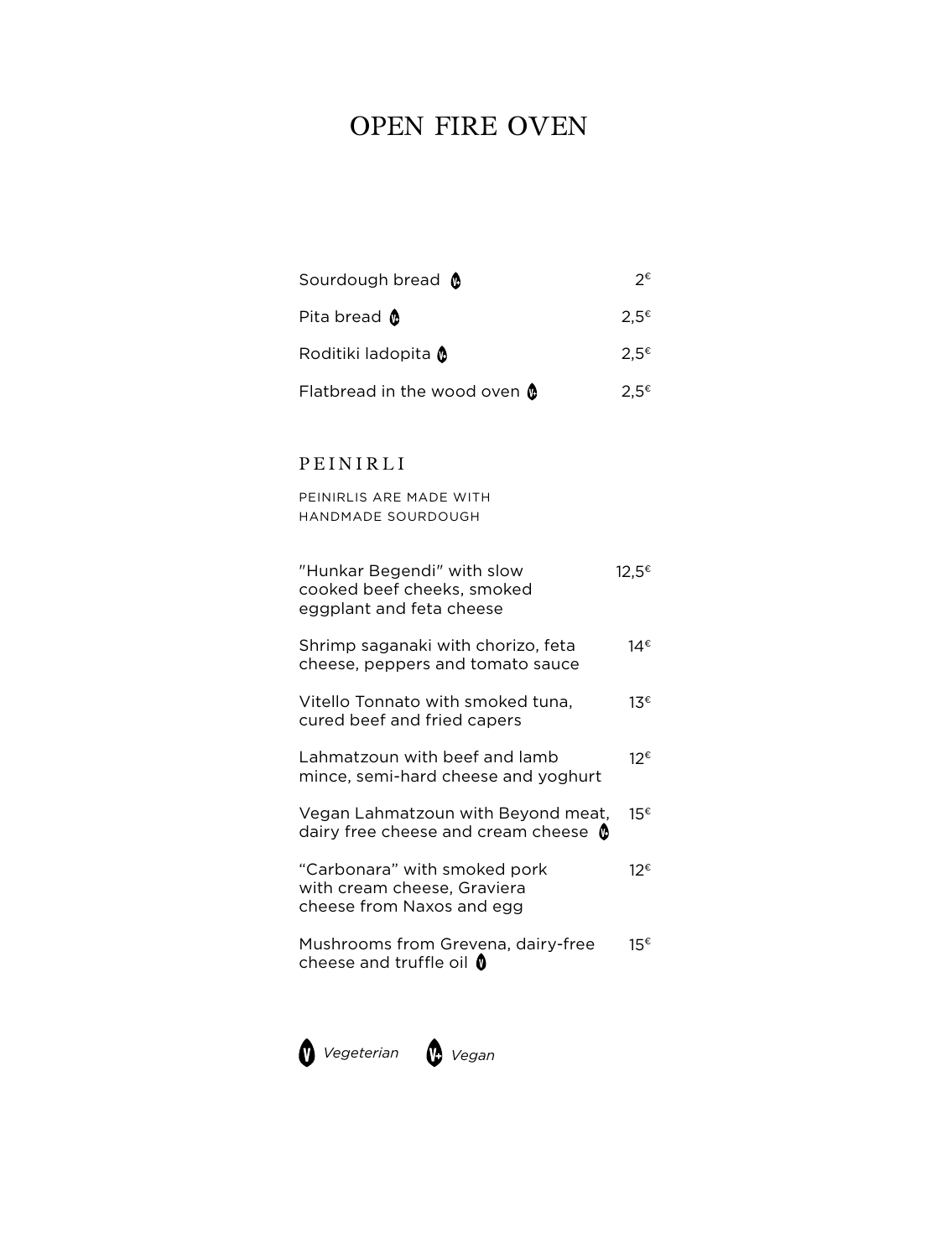# GREENGROCER'S

| Freshly cut & double fried potatoes (                                                          |                                                            |      |
|------------------------------------------------------------------------------------------------|------------------------------------------------------------|------|
| Add:                                                                                           | feta cheese sauce $+1^{\epsilon}$<br>$n$ "staka" sauce +2€ |      |
|                                                                                                | Jacket potato with "pastourma" eggs and goat cheese        | 8.5€ |
| Zucchini fritters with feta, fresh herbs & tzatziki 0                                          |                                                            |      |
| "Falafel" with Santorini fava beans in tomato<br>sauce potatoes and dairy free cheese <b>0</b> |                                                            |      |
| Grilled eggplant with carob, "tahini" sesame spread & cashews $\Omega$                         |                                                            |      |

## SALADS

| "Tabouleh" with bulgur, lemon, parsley, fresh mint<br>leaves, tomato and feta cheese frpm Mytilene <b>M</b>        | q€                |
|--------------------------------------------------------------------------------------------------------------------|-------------------|
| Arugula salad with grilled seasonal fruit<br>almonds, raisin sauce and goat cheese $\bullet$                       | $11.5^{\epsilon}$ |
| Greek salad with pita bread, cherry tomatoes, cucumber,<br>grilled peppers, feta cheese, onions & Kalamon olives 0 | 12,5€             |
| Caesar's with smoked chicken, iceberg,<br>koulouri croutons and pecorino $\mathbf 0$                               | 12€               |
| "Dakos" with carob rusks, tomato, fresh<br>oregano, goat cheese and capers $\mathbf 0$                             | 11€               |
| Grilled vegetable salad with beetroot, carrot, cauliflower,<br>sweet potato, carob dressing and fresh herbs @      | 1ດ€               |

## PASTA AND RICE DISHES

| Mushroom pilaf with wild mushrooms from Grevena,<br>graviera cheese (from los) & truffle oil $\mathbf 0$ | 14€               |
|----------------------------------------------------------------------------------------------------------|-------------------|
| Feta cheese pesto spaghetti with fresh spinach,<br>cherry tomatoes and poppy seed $\bullet$              | 12.5 <sup>€</sup> |
| Handmade pasta stuffed with porchini<br>mushrooms, cream cheese and fresh truffle $\bigcirc$             | 20€.              |
| Tagliatelle with pistachio pesto & mushrooms (                                                           | 12.5€             |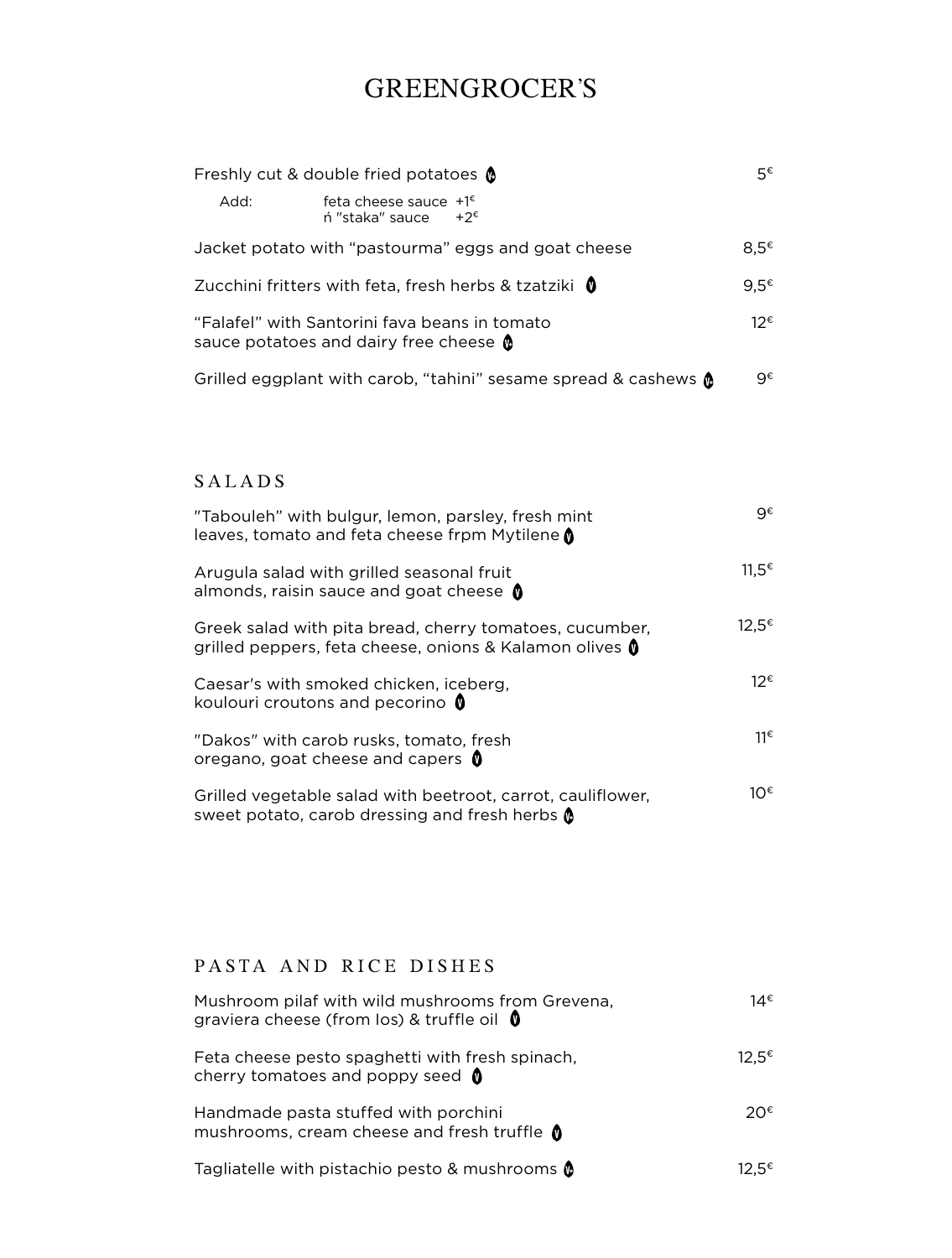## **GROCERY**

## SAVORY SPREADS

| "Tirokafteri" feta cheese spread with olive oil & chilli peppers $\mathbf 0$ | $5.5^{\epsilon}$ |
|------------------------------------------------------------------------------|------------------|
| "Rosiki" mayonnaise with potatoes, carrot, cucumber $\mathbf 0$              | 5,5€             |
| "Paprika" pepper spread with feta cheese & olive oil $\bullet$               | $5.5^{\epsilon}$ |
| "Agioritiki" eggplant spread with red peppers and a pinch of garlic $\phi$   | 5€               |
| Hummus from chickpeas and sumak $\mathbf 0$                                  | $5^{\epsilon}$   |
| Homemade "Tzatziki" with yogurt 0                                            | $5.5^{\epsilon}$ |
| "Kopanisti" feta cheese spread with grilled red sweet peppers $\mathbf 0$    | $5^{\epsilon}$   |
| "Taramosalata" white cod roe spred with squid ink $\mathbf 0$                | $5.5^{\epsilon}$ |

## PLATTERS

| Selection of cold cuts (200g)         | 16€ | Selection of olives <b>O</b> | 5€ |
|---------------------------------------|-----|------------------------------|----|
| Selection of cheese (200g) $\bigcirc$ | 16€ | Feta cheese from Mytilene 0  | 5€ |

## APPETIZERS AND "MEZE"

| Graviera cheese from Ioannina with paprika in kataifi<br>pastry with honey and pistachio nuts (            | 1ດ€               |
|------------------------------------------------------------------------------------------------------------|-------------------|
| "Bougatsa" pastourma pastrami pastry puffs with tomato<br>marmalade, spearmint flavored yogurt and oregano | 11€               |
| "Bougiourdi" grilled feta and graviera cheese 0                                                            | q€                |
| Cheese pie* from Skopelos island with goat cheese, honey & thyme $\mathbf 0$                               | 12.5 <sup>€</sup> |
| Grilled Stuffed vineleaves with rice served with<br>tzatziki, olive oil & lemon sauce 0                    | $9.5^€$           |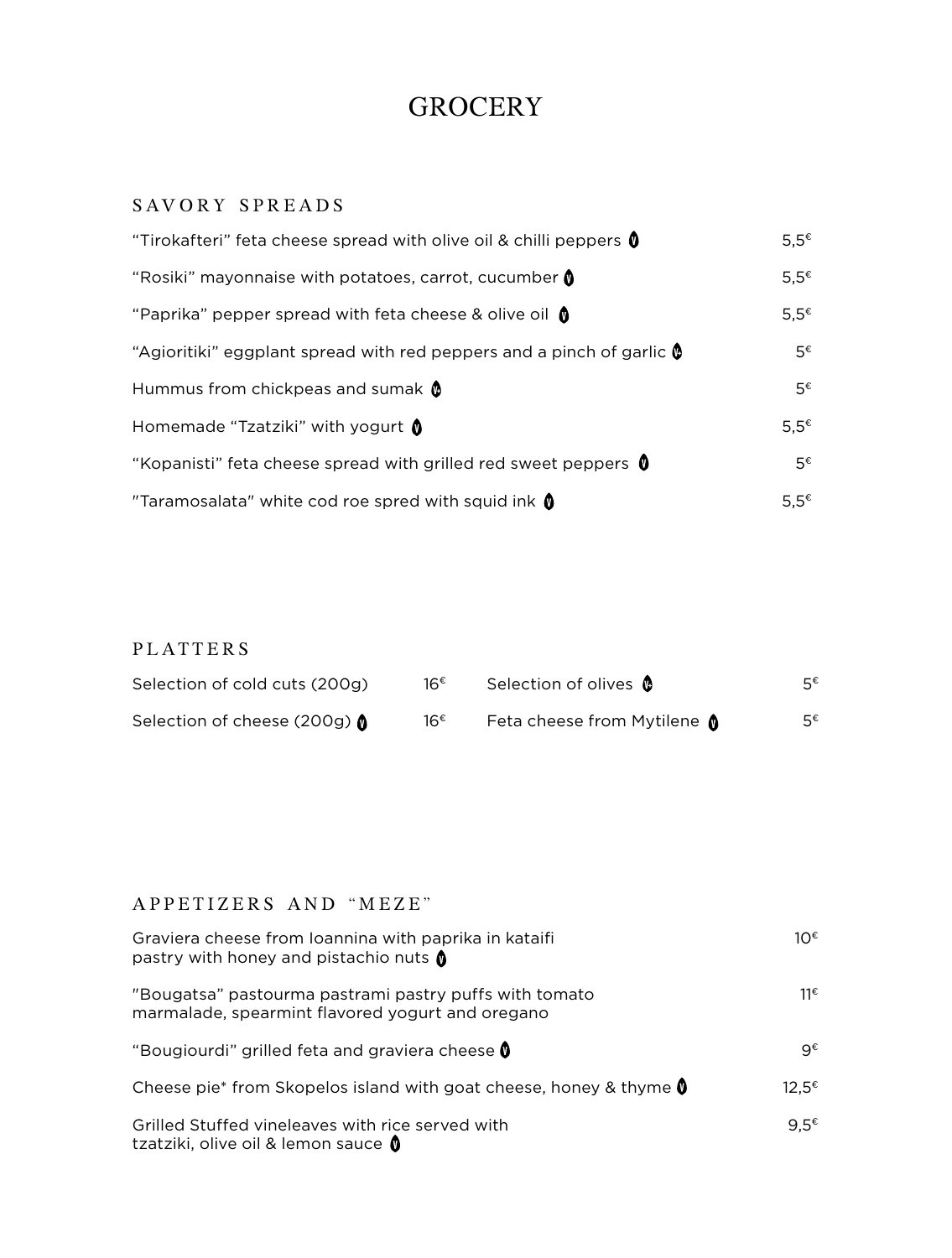## FISH MONGER

YOU CAN CHOOSE ANY FISH FROM OUR FISH SHOP AND COOK IT FOR YOU. ASK US ABOUT FRESH FISH OF THE DAY.

#### COLD DELICACIES

| "Taramosalata" white cod roe<br>spread with squid ink | 5.5€ | "Tonolakerda" spicy "lakerda"<br>(Skipjack tuna) | $5.5^{\epsilon}$ |
|-------------------------------------------------------|------|--------------------------------------------------|------------------|
| "Taramosalata" with white<br>cod roe spread           | 5.5€ | Smoked sardines                                  | 5€               |
|                                                       |      | Marinated fresh anchovies                        | 5€               |
| Anchovies fillet                                      | 5€   | Smoked cod fillet                                | 5€               |
| Smoked herring                                        | 5€   |                                                  |                  |
|                                                       |      | Marinated dried mackerel                         | 5€               |

## FROM THE KITCHEN

| Fava from Feneos with smoked<br>mackerel and herbs         | 10€ | Smoked sardine gyro in a ladopita with<br>spicy tomato sauce and fresh herbs | $10.5^ε$          |
|------------------------------------------------------------|-----|------------------------------------------------------------------------------|-------------------|
| Fried squid* in a crispy crust and<br>olive oil lime sauce | 11€ | Grilled octopus <sup>*</sup> with lentil salad<br>& sundried tomatoes oil    | 14.5 <sup>€</sup> |
| Shrimps saganaki with tomato<br>sauce and peppers          | 14€ | Orzo pasta with seafood, fresh<br>tomatoes and herbs                         | 16€               |
| Salmon fillet with flame grilled<br>vegetables             | 26€ | Fresh pasta with shrimps and herbs<br>(for 2 persons)                        | 32€.              |

FISH FROM THE FISHMONGER'S choose the fish and the way of cooking.

|                                 | €/kg               | GRILLED | STEAMED | FRIED |
|---------------------------------|--------------------|---------|---------|-------|
| SEA BASS (Tsipoura)             | $60^{\epsilon/kg}$ |         |         |       |
| SEA BREAM (Lavraki)             | $60^{\epsilon/kg}$ |         |         |       |
| PAGRUS (Fagkri)                 | $70^{\epsilon/kg}$ |         |         |       |
| COMMON SOLE (Glossa)            | $70^{\epsilon/kg}$ |         |         |       |
| SHRIMPS (Garides)               | $85^{\epsilon/kg}$ |         |         |       |
| <b>SCORPION FISH (Skorpina)</b> | $70^{\epsilon/kg}$ |         |         |       |
| COD (Bakaliaros)                | $50^{6/kg}$        |         |         |       |
| WHITE GROUPER (Sfirida)         | $75^{\epsilon/kg}$ |         |         |       |
| ANGLER (Peskandritsa)           | $50^{\epsilon/kg}$ |         |         |       |
| RED MULLET (Koutsomoura)        | $60^{\epsilon/kg}$ |         |         |       |
| STRIPED RED MULLET (Barbouni)   | $70^{\epsilon/kg}$ |         |         |       |
| COMMON DENTEX (Sinagrida)       | $80^{\epsilon/kg}$ |         |         |       |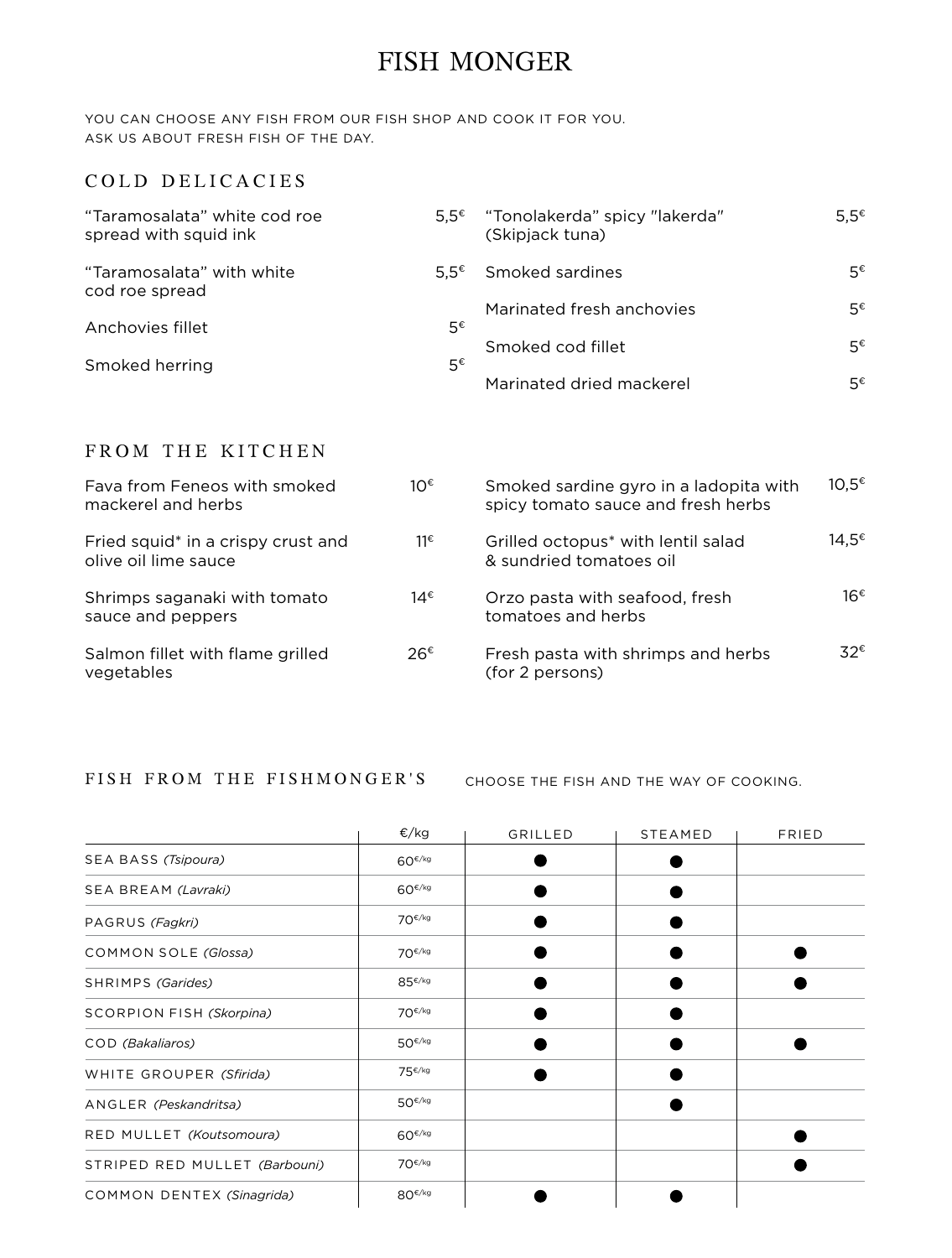# BUTCHER SHOP

#### SLOW COOKED

| Papardelle with beef and pork ragu with tomato sauce and feta cheese            | 14€ |
|---------------------------------------------------------------------------------|-----|
| Slow cooked beef cheeks with saute "trahana" tradiotional pasta and goat cheese | 17€ |
| Slow cooked lamb with eggplant, Harissa and Greek yogurt                        | 19€ |

## GRILLED

| Pork chops marinated in mustard & honey                                                 | 11€               | Grilled pancetta on flatbread with<br>potatoes, tomatoes and cheese spread | $1.3^{\epsilon}$ |
|-----------------------------------------------------------------------------------------|-------------------|----------------------------------------------------------------------------|------------------|
| Smoked pork chop with pancetta                                                          | 18€               |                                                                            |                  |
| "Soutzoukakia" spicy meatballs with "Rosiki"                                            | $10.5^ε$          | Lamb chops (500g)                                                          | 19€              |
| Selection of sausages with Thessaloniki mustard                                         | 9.5 $^{\epsilon}$ | Beef patty                                                                 | 12€              |
|                                                                                         |                   | Beef liver with olive oil lemon sauce                                      | $13^{\epsilon}$  |
| Chicken breast with oil and lemon sauce                                                 | $11.5^{\epsilon}$ | Beef "kontosouvli" on stick with potatoes                                  | 21€              |
| Grilled & smoked chicken 1/2                                                            | 16€               | and sauce from the marinade                                                |                  |
| Homemade chicken "kontosouvli" served in<br>ladopita with potatoes and mustard coleslaw | 13€               |                                                                            |                  |

| PREMIUM CUTS                                                                                                                                                                      | €/Kg                  |                                                                                                                                                                                                      | €/Kg   |
|-----------------------------------------------------------------------------------------------------------------------------------------------------------------------------------|-----------------------|------------------------------------------------------------------------------------------------------------------------------------------------------------------------------------------------------|--------|
| Flank Steak ń bavette USA, CORNFED<br>Flank steak comes from the cow's lower chest<br>or abdominal muscle, and is a flavorful,<br>and versatile cut of beef with low fat content. | 75 <sup>€/kg</sup>    | Tenderloin Fillet<br>The beef tenderloin is an oblong muscle<br>from about the hip bone to the thirteenth<br>rib. It doesn't get much exercise, which is<br>why the meat is so tender without a very | 70€/kg |
| Picanha USA, CORNFED                                                                                                                                                              | 75€/kg                | small amount of intramuscular fat.                                                                                                                                                                   |        |
| Picanha is a cut of beef taken from the top                                                                                                                                       |                       |                                                                                                                                                                                                      |        |
| of the rump. It is triangular in shape and                                                                                                                                        |                       | Rib Steak bone-in                                                                                                                                                                                    | 55€/kg |
| surrounded by a thick layer of fat.                                                                                                                                               |                       | A steak cut from the rib roast, which still has<br>the bone attached. The meat is very tender,                                                                                                       |        |
| T-bone USA, CORNFED 800-1100g                                                                                                                                                     | 85€/kg                | juicy, and flavorful                                                                                                                                                                                 |        |
| T-bone is a crosscut from the forward section of                                                                                                                                  |                       |                                                                                                                                                                                                      |        |
| the short loin on a steer's middle back. A T-bone                                                                                                                                 |                       | Rib Steak dry-aged (90-120 days)                                                                                                                                                                     | 75€/kg |
| steak contains a strip of the top loin and a chunk                                                                                                                                |                       | Our Rib Steak dry-ages for 90-120 days at                                                                                                                                                            |        |
| of tenderloin.                                                                                                                                                                    |                       | our butchery. Dry-aging is a process which                                                                                                                                                           |        |
| Ribeye USA, CORNFED                                                                                                                                                               | 110 $\varepsilon$ /kg | is known for giving beef a richer flavor and<br>more tender texture.                                                                                                                                 |        |
| Is a long, tender muscle that runs from the cow's                                                                                                                                 |                       |                                                                                                                                                                                                      |        |
| hip bone to the shoulder blade with a good                                                                                                                                        |                       |                                                                                                                                                                                                      |        |
| amount of intramuscular fat.                                                                                                                                                      |                       |                                                                                                                                                                                                      |        |